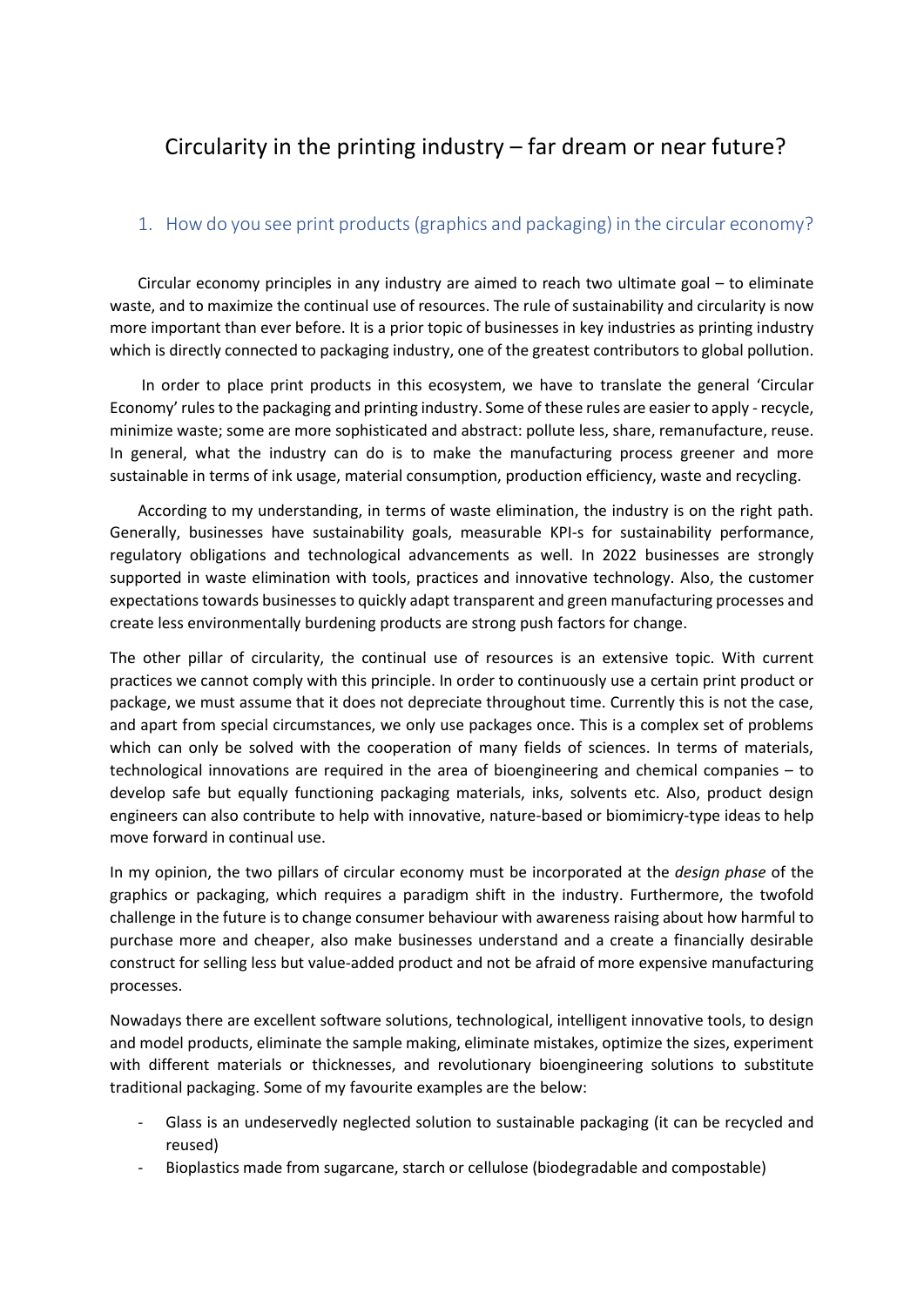The above-mentioned examples prove that sometimes consumers only have to change the mindset to move a step forward circularity.

In the future I hope to see print products which are *designed to be repurposed.* This might be the way for the graphics and packaging industry to comply with the principles of circular economy. Also, to initiate and urge change, we, the professionals of the industry should create a clear and concise action plan on how to adjust our current practices. The goal is to define the process and only manufacture print products which are *designed to be repurposed* the soonest.

## 2. What is your vision for print for a sustainable future?

To describe my vision first I should write about the current situation with some throwback. According the Esko's survey to packaging professionals (2021 November), nowadays the consumer attitude has changed to a more sustainable direction. Consumers are increasingly concerned about sustainability, eco-friendly business practices and 54% of them look at packaging as a waste. But that's not all, according to Global News Wire's survey 70% of global consumers take sustainability into account when making a purchase, and 47% are willing to pay higher prices for more sustainable products.

According to new consumer behaviors we should establish why the packaging is necessary and why would it stay with us forever. I collected 7 significant functions in the below list according to the 2014 study by Behzad Mohebbi:

1. Marketing: Packaging is supporting marketing communications by boosting sales with clever, attention-grabbing, and creative solutions on the package itself and it also has a role in positioning.

2. Identification: As packaging is the main platform for brands and the very first touchpoint between the costumer and the product, the packaging itself is for product identification, with labelling it contains information of the content, usability etc.

3. Protection: Packaging has a role in logistics and transportation, it guarantees product safety.

4. Containment: Packaging is responsible for protection of the product from various kinds of hazards like mechanical, chemical, environmental, climatic, and bacteriological.

5. Innovation: Sustainability related innovation and technology is and will be the focus of the coming decades regarding the packaged products.

6. Convenience in distribution: Easy handling, stacking, opening, closing for manufacturers and customers throughout the life of the package.

7. Cost: Well-designed packages are optimizing the transport and storage costs, and the cheaper solutions makes the product more available to customers.

Recently an extremely big problem was that a lot of companies who were promoting themselves by telling how sustainable they are, there wasn't really a system to measure it, and they could and did have lie about it. Nowadays some regulations begin to form under the flag of ESG (environmental, social and governance factors). Consumers wants to see evidence of how a company is reducing its carbon footprint, and that is why ESG is measurable, specific, and data driven.

But how could a company meet the consumer expectations? I collected several options for being more sustainable listed below: